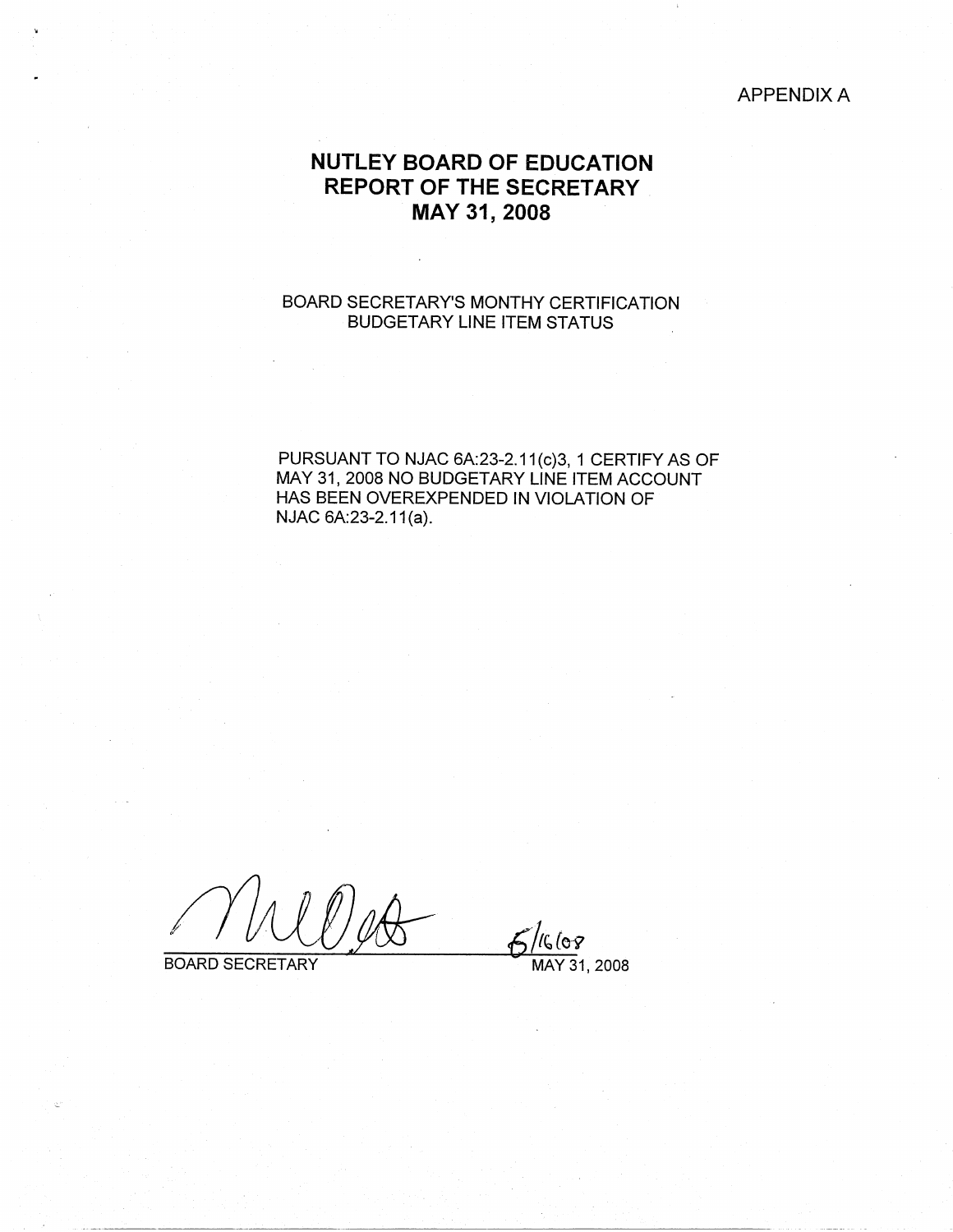$\bar{u}$ 

 $\mathbf{L}$ 

**Starting date 7/1/2007 Ending date 5/31/2008 Fund: 10 GENERAL CURRENT EXPENSE** 

|          | Assets:      | <b>Assets and Resources</b>                 |                   |                |
|----------|--------------|---------------------------------------------|-------------------|----------------|
| 101      |              | Cash in bank                                |                   | \$667,194.35   |
|          | $102 - 106$  | Cash Equivalents                            |                   | \$3,900.00     |
| 111      |              | Investments                                 |                   | \$0.00         |
| 116      |              | Capital Reserve Account                     |                   | \$735,462.64   |
| 121      |              | Tax levy Receivable                         |                   | \$0.00         |
|          |              | Accounts Receivable:                        |                   |                |
| 132      |              | Interfund                                   | \$4,201.45        |                |
| 141      |              | Intergovernmental - State                   | \$456,305.00      |                |
| 142      |              | Intergovernmental - Federal                 | \$0.00            |                |
| 143      |              | Intergovernmental - Other                   | \$0.00            |                |
| 153, 154 |              | Other (net of estimated uncollectable of \$ | \$3,482.86        | \$463,989.31   |
|          |              | Loans Receivable:                           |                   |                |
| 131      |              | Interfund                                   | \$0.00            |                |
| 151, 152 |              | Other (Net of estimated uncollectable of \$ | \$0.00            | \$0.00         |
|          |              | Other Current Assets                        |                   | \$0.00         |
|          |              | Resources:                                  |                   |                |
| 301      |              | <b>Estimated revenues</b>                   | \$49,176,529.00   |                |
| 302      |              | Less revenues                               | (\$44,885,071.79) | \$4,291,457.21 |
|          |              | <b>Total assets and resources</b>           |                   | \$6,162,003.51 |
|          |              | <b>Liabilities and fund equity</b>          |                   |                |
|          | Liabilities: |                                             |                   |                |
|          |              |                                             |                   |                |
| 411      |              | Intergovernmental accounts payable - state  |                   | \$0.00         |
| 421      |              | Accounts payable                            |                   | (\$36.15)      |
| 431      |              | Contracts payable                           |                   | \$0.00         |
| 451      |              | Loans payable                               |                   | \$0.00         |
| 481      |              | Deferred revenues                           |                   | \$0.00         |
|          |              | Other current liabilities                   |                   | \$666,748.64   |
|          |              | <b>Total liabilities</b>                    |                   | \$666,712.49   |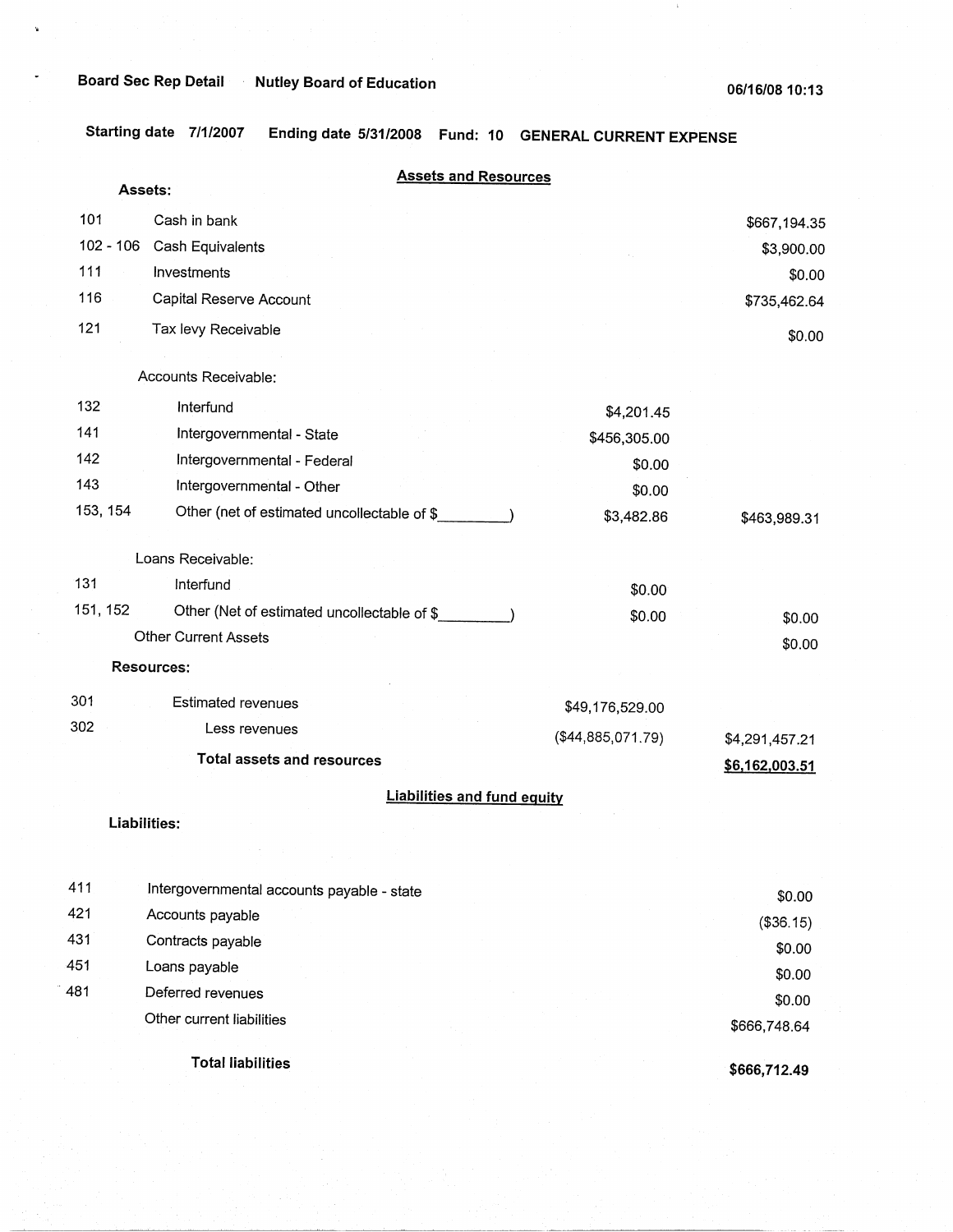**Starting date 7/1/2007 Ending date 5/31/2008 Fund: 10 GENERAL CURRENT EXPENSE** 

# **Fund Balance:**

Appropriated:

|                 | Total liabilities and fund equity                      |                      |                  | \$6,162,003.51 |
|-----------------|--------------------------------------------------------|----------------------|------------------|----------------|
|                 | Total fund balance                                     |                      |                  | \$5,495,291.02 |
| 303             | Budgeted fund balance                                  |                      | (\$1,393,909.00) |                |
| 770             | Fund balance, July 1                                   |                      | \$417,321.41     |                |
| Unappropriated: |                                                        |                      |                  |                |
|                 | Total appropriated                                     |                      | \$6,471,878.61   |                |
|                 | $($ \$5,286,754.53)<br>Encumbrances                    | $($ \$50,475,278.63) | \$459,405.74     |                |
| 602             | Less: Expenditures<br>(\$45,188,524.10)                |                      |                  |                |
| 601             | Appropriations                                         | \$50,934,684.37      |                  |                |
| 751,752,76x     | Other reserves                                         |                      | \$0.00           |                |
| 762             | Adult education programs                               |                      | \$0.00           |                |
| 309             | Less: Budgeted w/d from capital reserve excess costs   |                      | \$0.00           | \$725,718.34   |
| 307             | Less: Budgeted w/d from capital reserve eligible costs |                      | \$0.00           |                |
| 604             | Add: Increase in capital reserve                       |                      | \$0.00           |                |
| 761             | Capital reserve account - July                         |                      | \$725,718.34     |                |
| 753,754         | Reserve for encumbrances                               |                      | \$5,286,754.53   |                |

# **Recapitulation of Budgeted Fund Balance:**

|                                    | <b>Budgeted</b>   | <b>Actual</b>     | <b>Variance</b>     |
|------------------------------------|-------------------|-------------------|---------------------|
| Appropriations                     | \$50,934,684.37   | \$50,475,278.63   | \$459,405.74        |
| Revenues                           | (\$49,176,529.00) | (\$44,885,071.79) | (\$4,291,457.21)    |
| Subtotal                           | \$1,758,155.37    | \$5,590,206.84    | (\$3,832,051.47)    |
| Change in capital reserve account: |                   |                   |                     |
| Plus - Increase in reserve         | \$0.00            | \$9,744.30        | (\$9,744.30)        |
| Less - Withdrawal from reserve     | \$0.00            | \$0.00            |                     |
| Subtotal                           | \$1,758,155.37    | \$5,599,951.14    | $($ \$3,841,795.77) |
| Less: Adjustment for prior year    | (\$364, 246.37)   | (\$364, 246.37)   |                     |
| Budgeted fund balance              | \$1,393,909.00    | \$5,235,704.77    | (\$3,841,795.77)    |

Prepared and submitted by :

Board Secretary

 $G/(1608)$ 

Date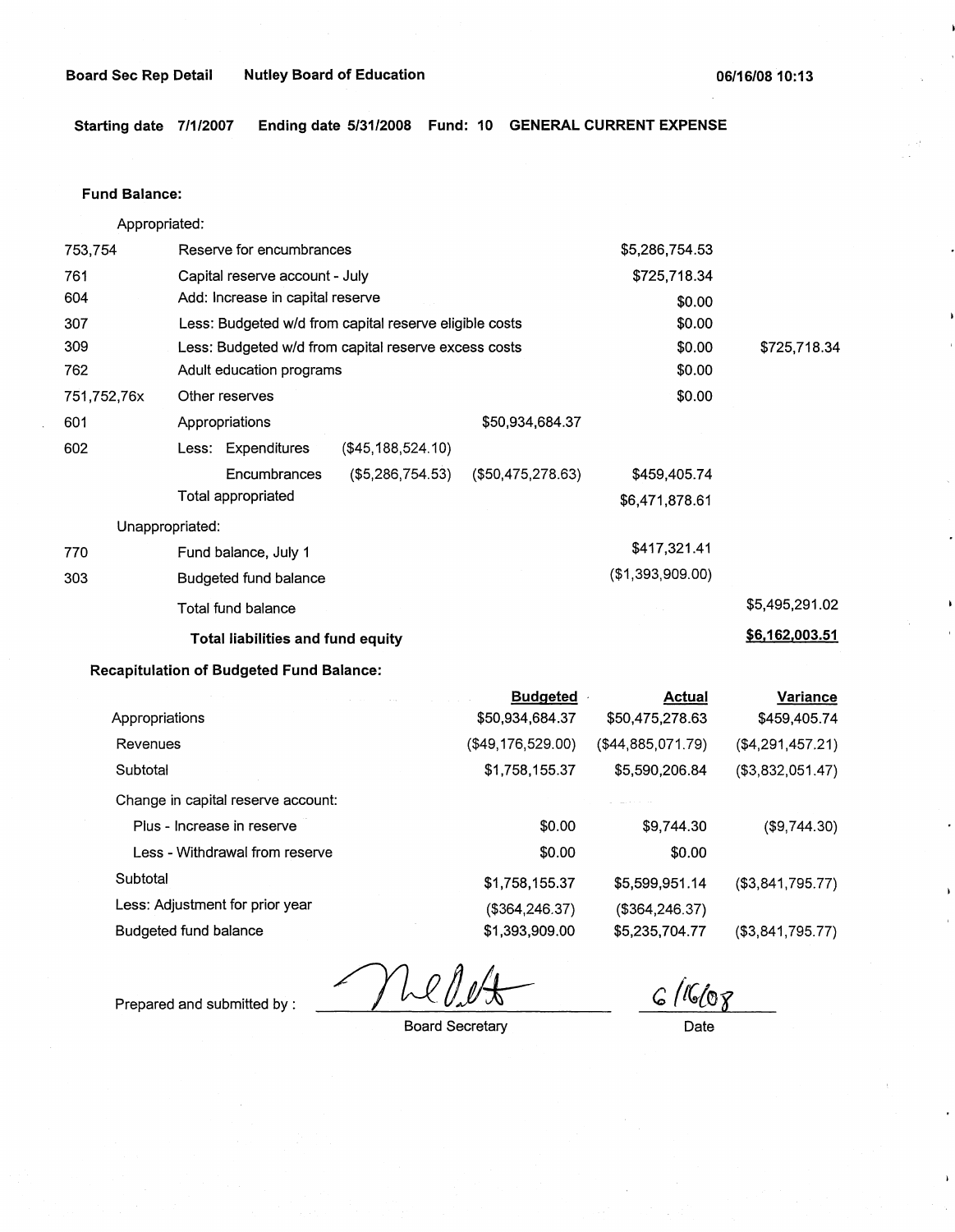·,·

**Starting date 7/1/2007 Ending date 5/31/2008 Fund: 20 SPECIAL REVENUE FUNDS** 

|             | <b>Assets and Resources</b>                 |                  |                |
|-------------|---------------------------------------------|------------------|----------------|
|             | Assets:                                     |                  |                |
| 101         | Cash in bank                                |                  | \$283,775.81   |
| $102 - 106$ | Cash Equivalents                            |                  | \$0.00         |
| 111         | Investments                                 |                  | \$0.00         |
| 116         | Capital Reserve Account                     |                  | \$0.00         |
| 121         | Tax levy Receivable                         |                  | \$0.00         |
|             | Accounts Receivable:                        |                  |                |
|             |                                             |                  |                |
| 132         | Interfund                                   | \$0.00           |                |
| 141         | Intergovernmental - State                   | \$547,971.82     |                |
| 142         | Intergovernmental - Federal                 | \$2,463.96       |                |
| 143         | Intergovernmental - Other                   | \$0.00           |                |
| 153, 154    | Other (net of estimated uncollectable of \$ | \$0.00           | \$550,435.78   |
|             | Loans Receivable:                           |                  |                |
| 131         | Interfund                                   | \$0.00           |                |
| 151, 152    | Other (Net of estimated uncollectable of \$ | \$0.00           | \$0.00         |
|             | <b>Other Current Assets</b>                 |                  | \$0.00         |
|             | <b>Resources:</b>                           |                  |                |
| 301         | <b>Estimated revenues</b>                   | \$1,330,359.00   |                |
| 302         | Less revenues                               | (\$1,787,971.37) | (\$457,612.37) |
|             | <b>Total assets and resources</b>           |                  | \$376,599.22   |
|             | <b>Liabilities and fund equity</b>          |                  |                |
|             | Liabilities:                                |                  |                |
|             |                                             |                  |                |
|             |                                             |                  |                |
| 411         | Intergovernmental accounts payable - state  |                  | \$83,828.70    |
| 421         | Accounts payable                            |                  | \$0.00         |
| 431         | Contracts payable                           |                  | \$0.00         |
| 451         | Loans payable                               |                  | \$0.00         |
| 481         | Deferred revenues                           |                  | \$850,544.80   |
|             | Other current liabilities                   |                  | \$415.84       |

**Total liabilities** 

**\$934,789.34**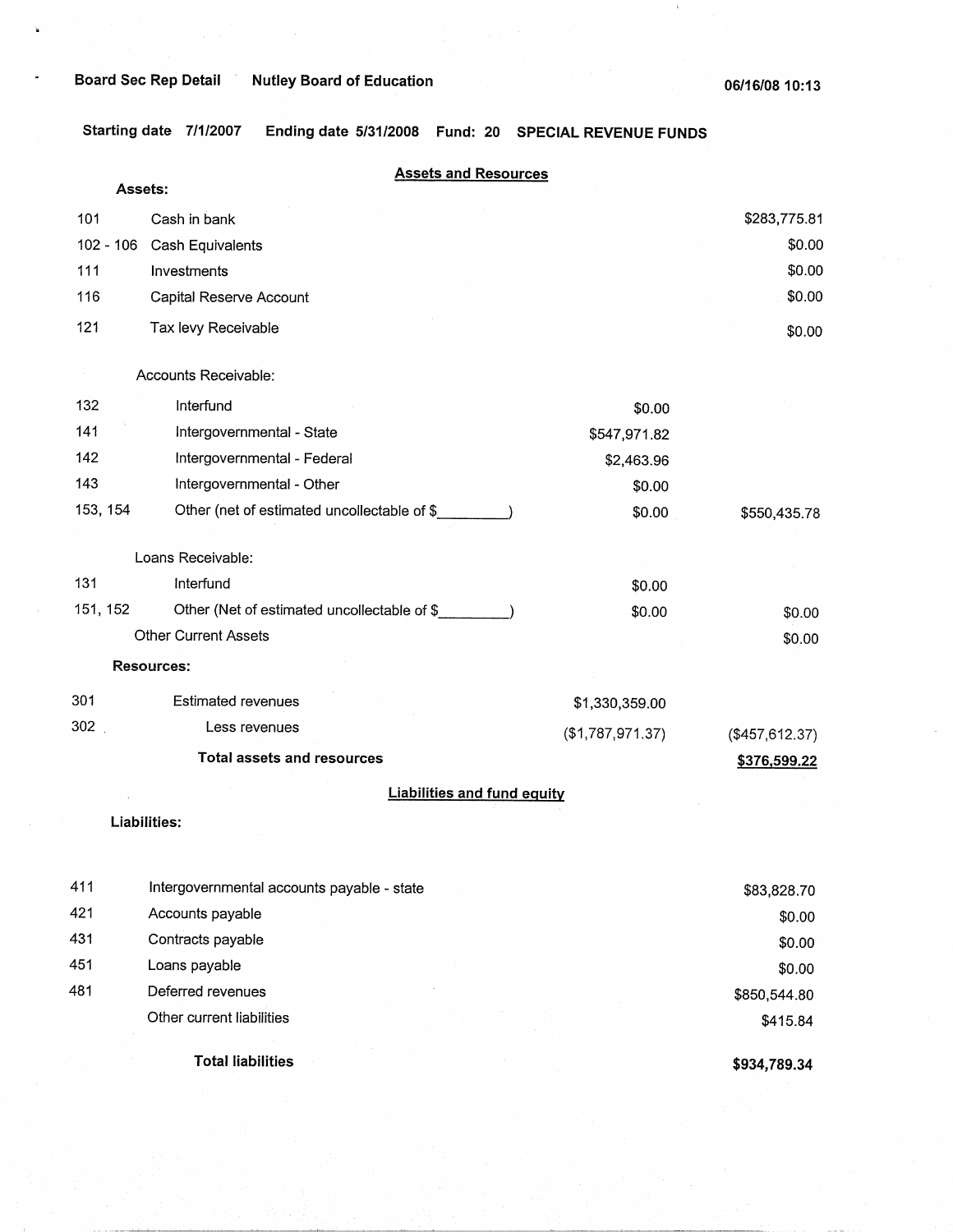### Board Sec Rep Detail Mutley Board of Education **06/16/08 10:13 06/16/08 10:13**

**Starting date 7/1/2007 Ending date 5/31/2008 Fund: 20 SPECIAL REVENUE FUNDS** 

## Fund **Balance:**

753,754 761 604 Appropriated: Reserve for encumbrances Capital reserve account - July Add: Increase in capital reserve 307 309 762 751,752,76x 601 Less: Budgeted w/d from capital reserve eligible costs Less: Budgeted w/d from capital reserve excess costs Adult education programs 602 770 303 Other reserves Appropriations Less: Expenditures **Encumbrances** Total appropriated Unappropriated: Fund balance, July 1 Budgeted fund balance Total fund balance (\$1,892,490.54) (\$127,567.41) \$2,488,649.58 (\$2,020,057.95) **Total liabilities and fund equity Recapitulation of Budgeted Fund Balance:**  \$127,567.41 \$0.00 \$0.00 \$0.00 \$0.00 \$0.00 \$0.00 \$468,591.63 \$596,159.04 \$0.00 (\$1,154,349.16) \$0.00 (\$558, 190.12) **\$376,599.22** 

|                                    | <b>Budgeted</b>  | <b>Actual</b>    | Variance     |
|------------------------------------|------------------|------------------|--------------|
| Appropriations                     | \$2,488,649.58   | \$2,020,057.95   | \$468,591.63 |
| Revenues                           | (\$1,330,359.00) | (\$1,787,971.37) | \$457,612.37 |
| Subtotal                           | \$1,158,290.58   | \$232,086.58     | \$926,204.00 |
| Change in capital reserve account: |                  |                  |              |
| Plus - Increase in reserve         | \$0.00           | \$0.00           | \$0.00       |
| Less - Withdrawal from reserve     | \$0.00           | \$0.00           |              |
| Subtotal                           | \$1,158,290.58   | \$232,086.58     | \$926,204.00 |
| Less: Adjustment for prior year    | (\$3,941.42)     | (\$3,941.42)     |              |
| Budgeted fund balance              | \$1,154,349.16   | \$228,145.16     | \$926,204.00 |

*/JbMJ/Jc,* 

Prepared and submitted by :

Board Secretary

 $\zeta$ (lb107

Date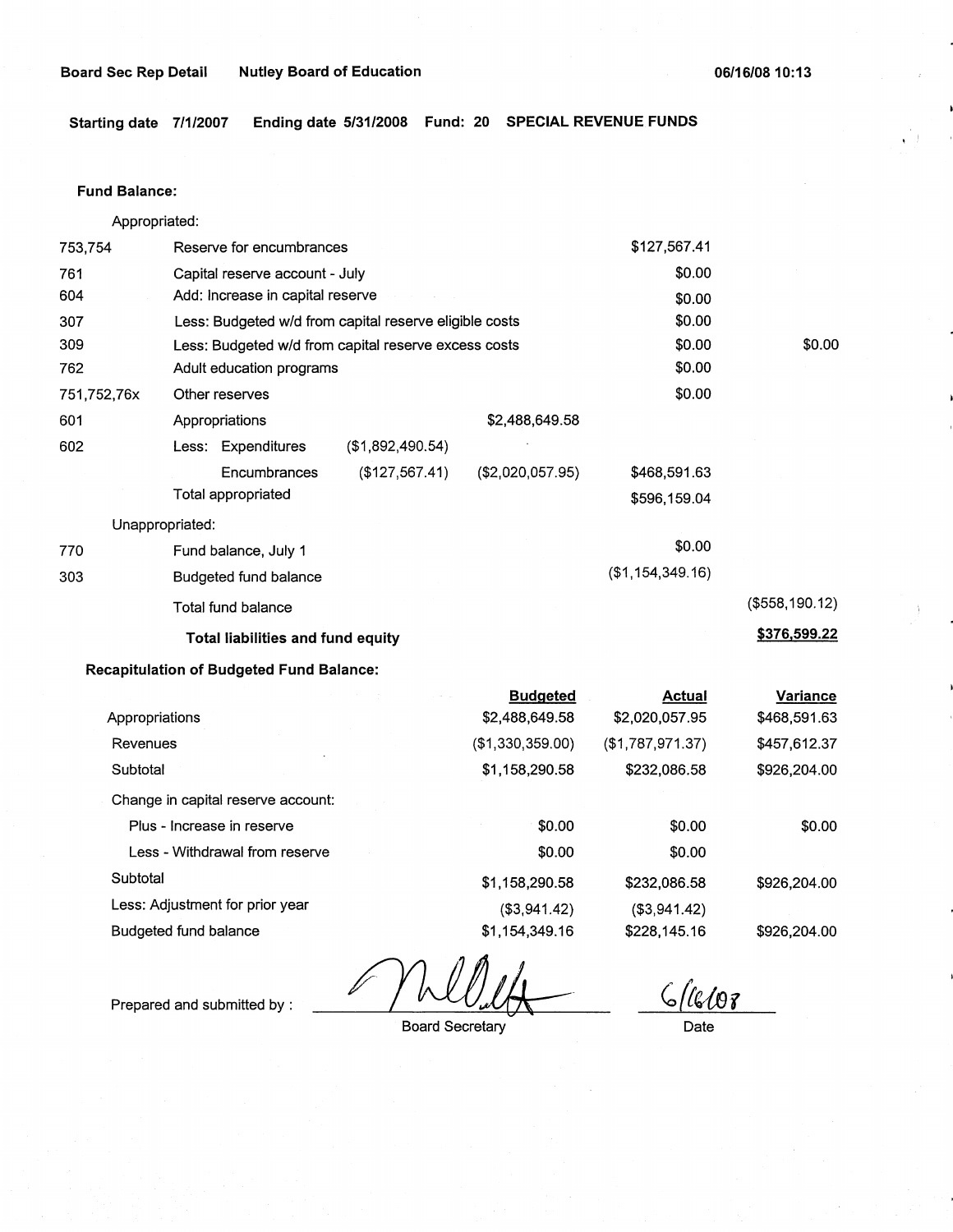ä.

**Starting date 7/1/2007 Ending date 5/31/2008 Fund: 30 CAPITAL PROJECTS FUNDS** 

|             | <b>Assets and Resources</b><br>Assets:      |                   |                     |
|-------------|---------------------------------------------|-------------------|---------------------|
| 101         | Cash in bank                                |                   | \$31,884,453.15     |
| $102 - 106$ | Cash Equivalents                            |                   | \$0.00              |
| 111         | Investments                                 |                   | \$0.00              |
| 116         | Capital Reserve Account                     |                   | \$0.00              |
| 121         | Tax levy Receivable                         |                   | \$0.00              |
|             | Accounts Receivable:                        |                   |                     |
| 132         | Interfund                                   | \$22,659.00       |                     |
| 141         | Intergovernmental - State                   | \$1,885,104.04    |                     |
| 142         | Intergovernmental - Federal                 | \$0.00            |                     |
| 143         | Intergovernmental - Other                   | \$40,000.00       |                     |
| 153, 154    | Other (net of estimated uncollectable of \$ | \$0.00            | \$1,947,763.04      |
|             | Loans Receivable:                           |                   |                     |
| 131         | Interfund                                   | \$0.00            |                     |
| 151, 152    | Other (Net of estimated uncollectable of \$ | \$0.00            | \$0.00              |
|             | <b>Other Current Assets</b>                 |                   | \$0.00              |
|             | Resources:                                  |                   |                     |
| 301         | <b>Estimated revenues</b>                   | \$0.00            |                     |
| 302         | Less revenues                               | (\$38,852,799.98) | (\$38,852,799.98)   |
|             | <b>Total assets and resources</b>           |                   | $($ \$5,020,583.79) |
|             | <b>Liabilities and fund equity</b>          |                   |                     |
|             | Liabilities:                                |                   |                     |
|             |                                             |                   |                     |
| 411         | Intergovernmental accounts payable - state  |                   | \$0.00              |
| 421         | Accounts payable                            |                   | \$304,534.00        |
| 431         | Contracts payable                           |                   | \$0.00              |
| 451         | Loans payable                               |                   | \$0.00              |
| 481         | Deferred revenues                           |                   | \$702,405.00        |
|             | Other current liabilities                   |                   | \$793,481.48        |
|             | <b>Total liabilities</b>                    |                   | \$1,800,420.48      |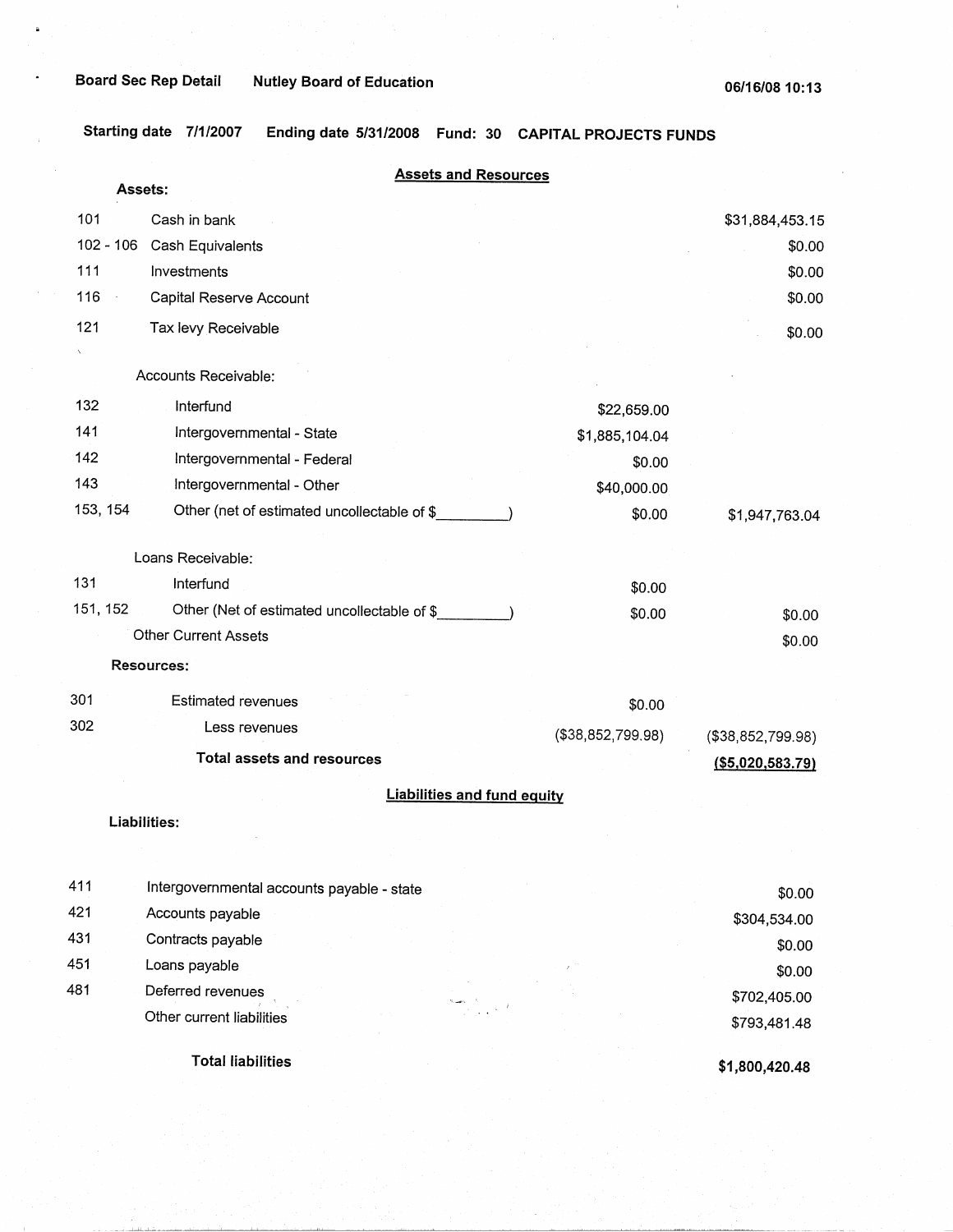# **Board Sec Rep Detail Nutley Board of Education**

**06/16/08 10:13** 

**Starting date 7/1/2007 Ending date 5/31/2008 Fund: 30 CAPITAL PROJECTS FUNDS** 

## **Fund Balance:**

Appropriated:

| 753,754         | Reserve for encumbrances                               |                  |                   | \$7,329,221.71      |                   |
|-----------------|--------------------------------------------------------|------------------|-------------------|---------------------|-------------------|
| 761             | Capital reserve account - July                         |                  |                   | \$0.00              |                   |
| 604             | Add: Increase in capital reserve                       |                  |                   | \$0.00              |                   |
| 307             | Less: Budgeted w/d from capital reserve eligible costs |                  |                   | \$0.00              |                   |
| 309             | Less: Budgeted w/d from capital reserve excess costs   |                  |                   | \$0.00              | \$0.00            |
| 762             | Adult education programs                               |                  |                   | \$0.00              |                   |
| 751,752,76x     | Other reserves                                         |                  |                   | \$0.00              |                   |
| 601             | Appropriations                                         |                  | \$39,824,530.74   |                     |                   |
| 602             | Less: Expenditures                                     | (\$7,166,093.01) |                   |                     |                   |
|                 | Encumbrances                                           | (\$6,652,964.71) | (\$13,819,057.72) | \$26,005,473.02     |                   |
|                 | Total appropriated                                     |                  |                   | \$33,334,694.73     |                   |
| Unappropriated: |                                                        |                  |                   |                     |                   |
| 770             | Fund balance, July 1                                   |                  |                   | $($ \$6,054,404.01) |                   |
| 303             | Budgeted fund balance                                  |                  |                   | (\$34,101,294.99)   |                   |
|                 | Total fund balance                                     |                  |                   |                     | (\$6,821,004.27)  |
|                 | <b>Total liabilities and fund equity</b>               |                  |                   |                     | ( \$5,020,583.79) |

# **Recapitulation of Budgeted Fund Balance:**

|                                    | <b>Budgeted</b>  | Actual            | <b>Variance</b> |
|------------------------------------|------------------|-------------------|-----------------|
| Appropriations                     | \$39,824,530.74  | \$13,819,057.72   | \$26,005,473.02 |
| Revenues                           | \$0.00           | (\$38,852,799.98) | \$38,852,799.98 |
| Subtotal                           | \$39,824,530.74  | (\$25,033,742.26) | \$64,858,273.00 |
| Change in capital reserve account: |                  |                   |                 |
| Plus - Increase in reserve         | \$0.00           | \$0.00            | \$0.00          |
| Less - Withdrawal from reserve     | \$0.00           | \$0.00            |                 |
| Subtotal                           | \$39,824,530.74  | (\$25,033,742.26) | \$64,858,273.00 |
| Less: Adjustment for prior year    | (\$5,723,235.75) | ( \$5,723,235.75) |                 |
| Budgeted fund balance              | \$34,101,294.99  | (\$30,756,978.01) | \$64,858,273.00 |
|                                    |                  |                   |                 |

Prepared and submitted by :  $\frac{1}{\sqrt{100}}$ 

Board Secretary Date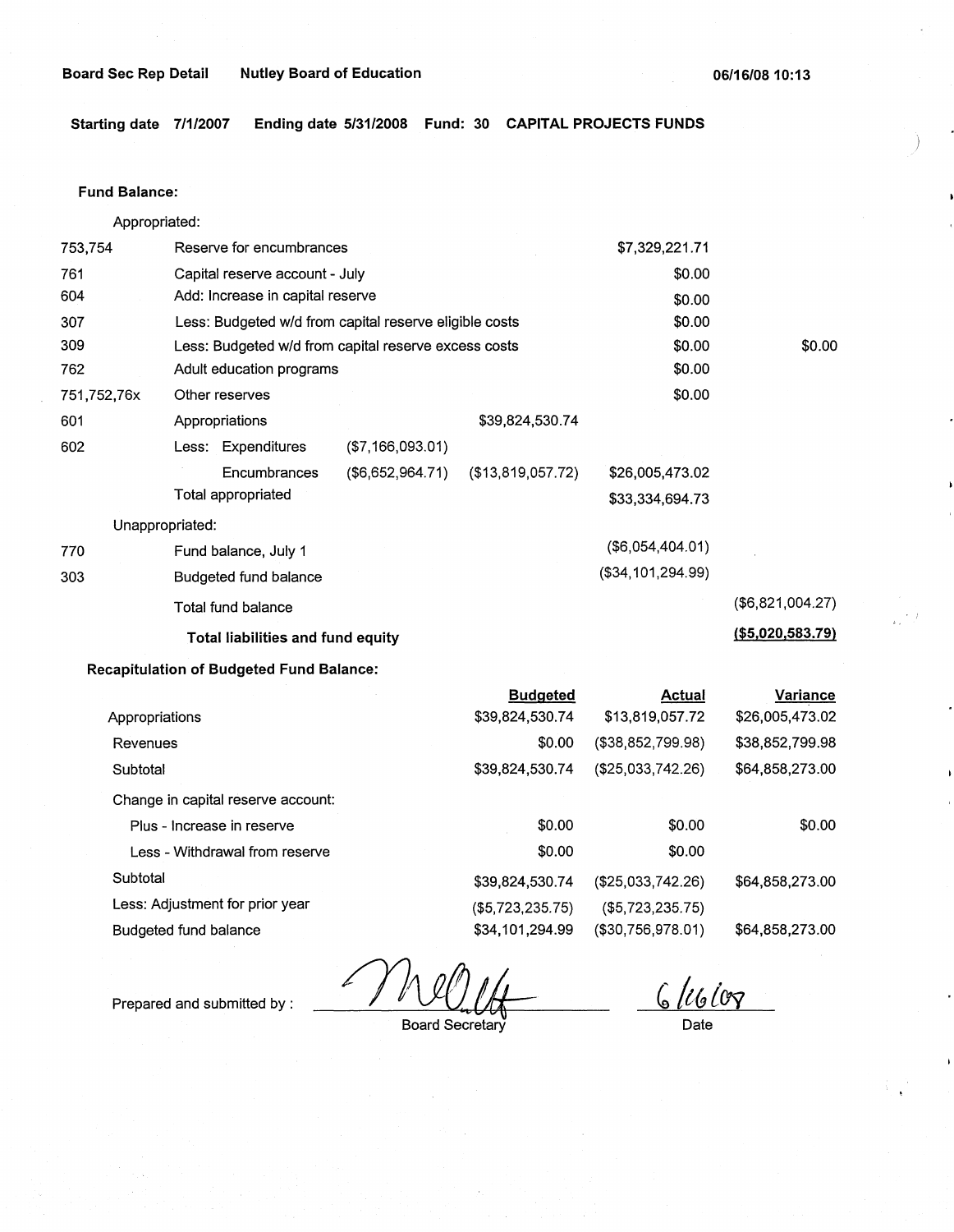$\frac{1}{2}$ 

 $\bar{\Gamma}$ 

**Starting date 7/1/2007 Ending date 5/31/2008 Fund: 40 DEBT SERVICE FUNDS** 

|     | Assets:     | <b>Assets and Resources</b>                 |                  |               |
|-----|-------------|---------------------------------------------|------------------|---------------|
| 101 |             | Cash in bank                                |                  | (\$21,745.88) |
|     | $102 - 106$ | Cash Equivalents                            |                  | \$0.00        |
| 111 |             | Investments                                 |                  | \$0.00        |
| 116 |             | Capital Reserve Account                     |                  | \$0.00        |
| 121 |             | Tax levy Receivable                         |                  | \$0.00        |
|     |             | Accounts Receivable:                        |                  |               |
| 132 |             | Interfund                                   | \$21,747.60      |               |
| 141 |             | Intergovernmental - State                   | \$0.00           |               |
| 142 |             | Intergovernmental - Federal                 | \$0.00           |               |
| 143 |             | Intergovernmental - Other                   | \$0.00           |               |
|     | 153, 154    | Other (net of estimated uncollectable of \$ | \$0.00           | \$21,747.60   |
|     |             | Loans Receivable:                           |                  |               |
| 131 |             | Interfund                                   | \$0.00           |               |
|     | 151, 152    | Other (Net of estimated uncollectable of \$ | \$0.00           | \$0.00        |
|     |             | <b>Other Current Assets</b>                 |                  | \$0.00        |
|     |             | <b>Resources:</b>                           |                  |               |
| 301 |             | <b>Estimated revenues</b>                   | \$1,294,304.00   |               |
| 302 |             | Less revenues                               | (\$1,294,304.00) | \$0.00        |
|     |             | <b>Total assets and resources</b>           |                  | \$1.72        |
|     |             | <b>Liabilities and fund equity</b>          |                  |               |
|     |             | Liabilities:                                |                  |               |
| 101 |             | Cash in bank                                |                  | (\$21,745.88) |
| 411 |             | Intergovernmental accounts payable - state  |                  | \$0.00        |
| 421 |             | Accounts payable                            |                  | \$0.00        |
| 431 |             | Contracts payable                           |                  | \$0.00        |
| 451 |             | Loans payable                               |                  | \$0.00        |
| 481 |             | Deferred revenues                           |                  | \$0.00        |
|     |             | Other current liabilities                   |                  | \$0.00        |
|     |             | <b>Total liabilities</b>                    |                  | \$0.00        |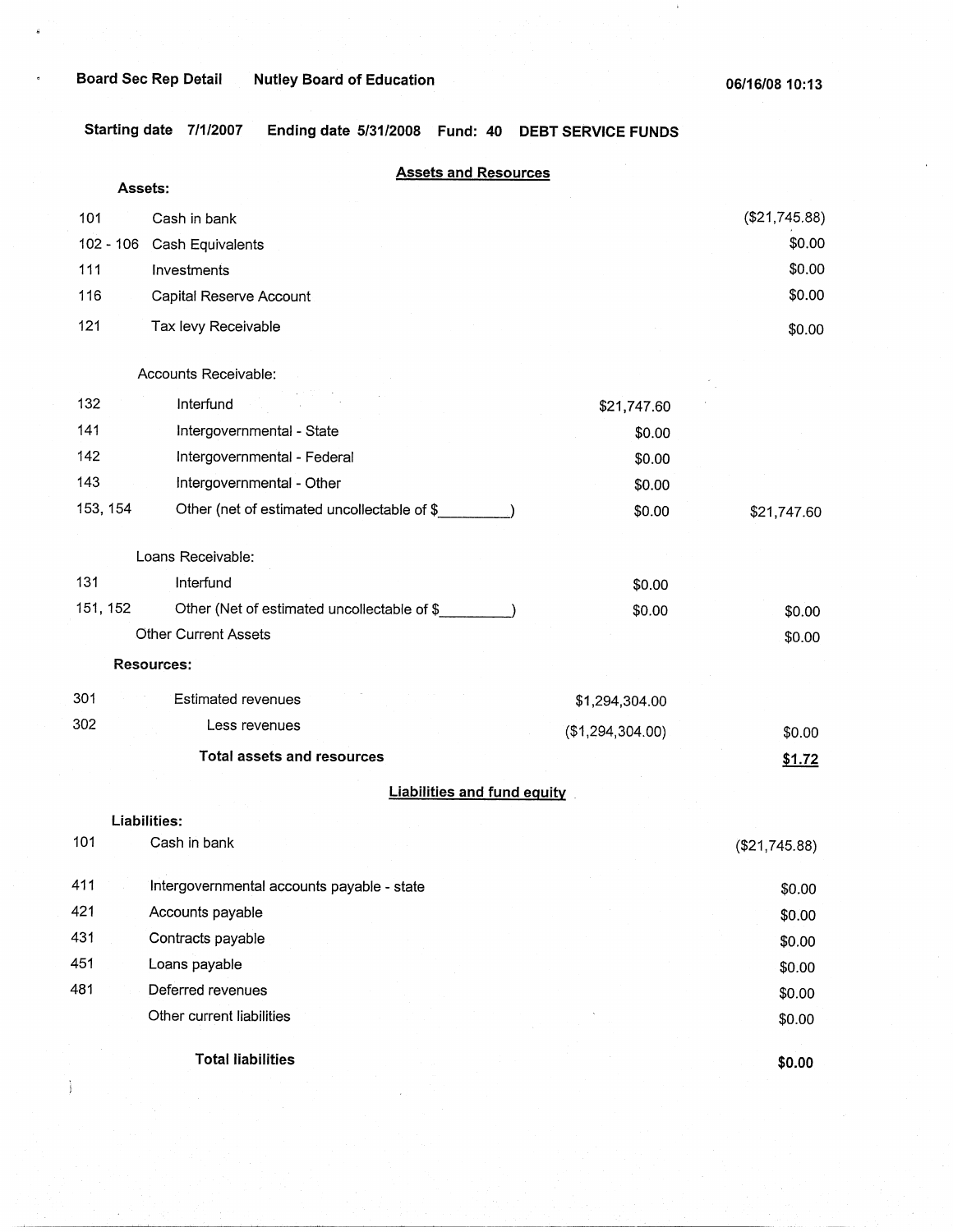**Starting date 7/1/2007 Ending date 5/31/2008 Fund:. 40 DEBT SERVICE FUNDS** 

# **Fund Balance:**

Appropriated:

| 753,754         | Reserve for encumbrances                               |                  |                  | \$0.00 |               |
|-----------------|--------------------------------------------------------|------------------|------------------|--------|---------------|
| 761             | Capital reserve account - July                         |                  |                  | \$0.00 |               |
| 604             | Add: Increase in capital reserve                       |                  |                  | \$0.00 |               |
| 307             | Less: Budgeted w/d from capital reserve eligible costs |                  |                  | \$0.00 |               |
| 309             | Less: Budgeted w/d from capital reserve excess costs   |                  |                  | \$0.00 | \$0.00        |
| 762             | Adult education programs                               |                  |                  | \$0.00 |               |
| 751,752,76x     | Other reserves                                         |                  |                  | \$0.00 |               |
| 601             | Appropriations                                         |                  | \$1,294,304.00   |        |               |
| 602             | Less: Expenditures                                     | (\$1,294,303.50) |                  |        |               |
|                 | Encumbrances                                           | \$0.00           | (\$1,294,303.50) | \$0.50 |               |
|                 | Total appropriated                                     |                  |                  | \$0.50 |               |
| Unappropriated: |                                                        |                  |                  |        |               |
| 770             | Fund balance, July 1                                   |                  |                  | \$0.72 |               |
| 303             | Budgeted fund balance                                  |                  |                  | \$0.00 |               |
|                 | Total fund balance                                     |                  |                  |        | \$1.22        |
|                 | <b>Total liabilities and fund equity</b>               |                  |                  |        | <u>\$1.22</u> |

# **Recapitulation of Budgeted Fund Balance:**

| the control of the company of the  | <b>Budgeted</b>  | <b>Actual</b>    | Variance |
|------------------------------------|------------------|------------------|----------|
| Appropriations                     | \$1,294,304.00   | \$1,294,303.50   | \$0.50   |
| Revenues                           | (\$1,294,304.00) | (\$1,294,304.00) | \$0.00   |
| Subtotal                           | \$0.00           | (\$0.50)         | \$0.50   |
| Change in capital reserve account: |                  |                  |          |
| Plus - Increase in reserve         | \$0.00           | \$0.00           | \$0.00   |
| Less - Withdrawal from reserve     | \$0.00           | \$0.00           |          |
| Subtotal                           | \$0.00           | (\$0.50)         | \$0.50   |
| Less: Adjustment for prior year    | \$0.00           | \$0.00           |          |
| Budgeted fund balance              | \$0.00           | (\$0.50)         | \$0.50   |

Prepared and submitted by :

Board Secretary

*{g /tGtW* 

Date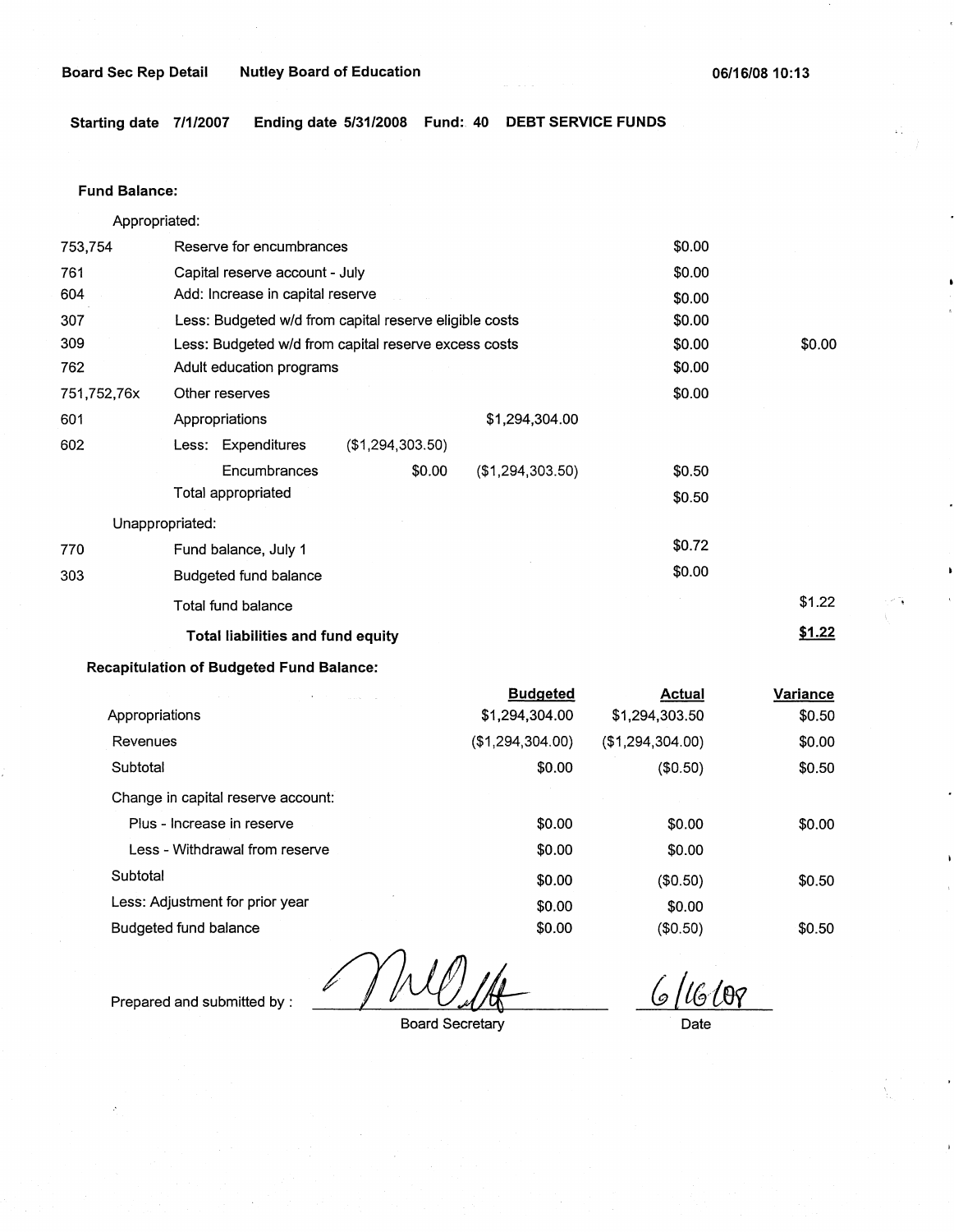$\tilde{a}$ 

**Starting date 7/1/2007 Ending date 5/31/2008 Fund: 50 ENTERPRISE FUND** 

|          | Assets:                                      | <b>Assets and Resources</b>              |                 |                  |
|----------|----------------------------------------------|------------------------------------------|-----------------|------------------|
| 101      | Cash in bank                                 |                                          |                 | (\$26,501.82)    |
|          | $102 - 106$<br>Cash Equivalents              |                                          |                 | \$592.00         |
| 111      | Investments                                  |                                          |                 | \$0.00           |
| 116      | Capital Reserve Account                      |                                          |                 | \$0.00           |
| 121      | Tax levy Receivable                          |                                          |                 | \$0.00           |
|          | Accounts Receivable:                         |                                          |                 |                  |
| 132      | Interfund                                    |                                          | \$0.00          |                  |
| 141      | Intergovernmental - State                    |                                          | \$0.00          |                  |
| 142      | Intergovernmental - Federal                  |                                          | (\$0.10)        |                  |
| 143      | Intergovernmental - Other                    |                                          | \$0.00          |                  |
| 153, 154 | Other (net of estimated uncollectable of \$  |                                          | \$0.00          | (\$0.10)         |
|          | Loans Receivable:                            |                                          |                 |                  |
| 131      | Interfund                                    |                                          | \$0.00          |                  |
| 151, 152 | Other (Net of estimated uncollectable of \$_ |                                          | \$0.00          | \$0.00           |
|          | <b>Other Current Assets</b>                  |                                          |                 | \$20,458.84      |
|          | <b>Resources:</b>                            |                                          |                 |                  |
| 301      | <b>Estimated revenues</b>                    |                                          | \$0.00          |                  |
| 302      | Less revenues                                |                                          | (\$925, 125.33) | (\$925, 125.33)  |
|          | <b>Total assets and resources</b>            |                                          |                 | ( \$930, 576.41) |
|          |                                              | <b>Liabilities and fund equity</b>       |                 |                  |
|          | Liabilities:                                 |                                          |                 |                  |
| 101      | Cash in bank                                 |                                          |                 | (\$26,501.82)    |
| 411      | Intergovernmental accounts payable - state   |                                          |                 | \$0.00           |
| 421      | Accounts payable                             |                                          |                 | \$0.00           |
| 431      | Contracts payable                            |                                          |                 | \$0.00           |
| 451      | Loans payable                                |                                          |                 | \$0.00           |
| 481      | Deferred revenues                            |                                          |                 | \$0.00           |
|          | Other current liabilities                    | $\mathbf{L}_\mathbf{A}$ May $\mathbf{r}$ |                 | \$52,724.18      |
|          | <b>Total liabilities</b>                     |                                          |                 | \$52,724.18      |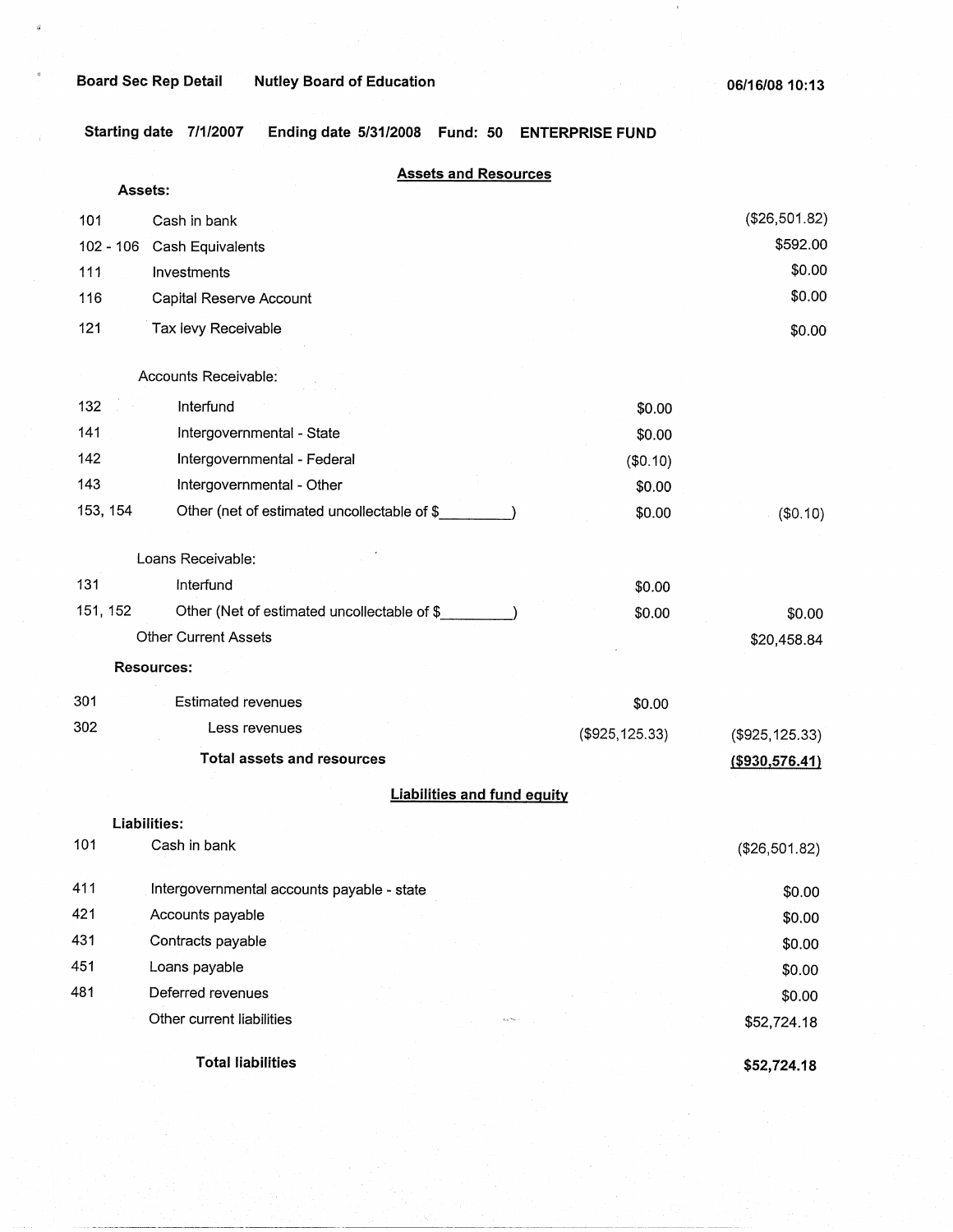**Board Sec Rep Detail Nutley Board of Education** 

**06/16/0810:13** 

*)* 

**Starting date 7/1/2007 Ending date 5/31/2008 Fund: 50 ENTERPRISE FUND** 

#### **Fund Balance:**

753,754 761 604 307 309 Appropriated: Reserve for encumbrances Capital reserve account - July Add: Increase in capital reserve Less: Budgeted w/d from capital reserve eligible costs Less: Budgeted w/d from capital reserve excess costs \$64,215.74 \$0.00 \$0.00 \$0.00 \$0.00 762 751,752,76x 601 Adult education programs  $$0.00$ Other reserves \$0.00 602 Appropriations Less: Expenditures (\$839,809.99) Encumbrances Total appropriated Unappropriated: (\$64,215.74) 770 Fund balance, July 1 303 Budgeted fund balance Total fund balance **Total liabilities and fund equity Recapitulation of Budgeted Fund Balance:**  Appropriations Revenues **Subtotal** Change in capital reserve account: Plus - Increase in reserve Less - Withdrawal from reserve \$987,319.32 (\$904,025.73) **Budgeted**  \$987,319.32 \$0.00 \$987,319.32 \$0.00 \$0.00 \$83,293.59 \$147,509.33 (\$173,849.92) (\$956,960.00) **Actual**  \$904,025.73 (\$925,125.33) (\$21,099.60) \$0.00 \$0.00 \$0.00 (\$983,300.59) **(\$930,576.41) Variance**  \$83,293.59 \$925,125.33 \$1,008,418.92 \$0.00

**Less:** Adjustment for prior year Budgeted fund balance

6/4/19

\$1,008,418.92

\$1,008,418.92

Prepared and submitted by :

Board Secretary

\$987,319.32 (\$30,359.32) \$956,960.00

Date

(\$21,099.60) (\$30,359.32) (\$51,458.92)

**Subtotal**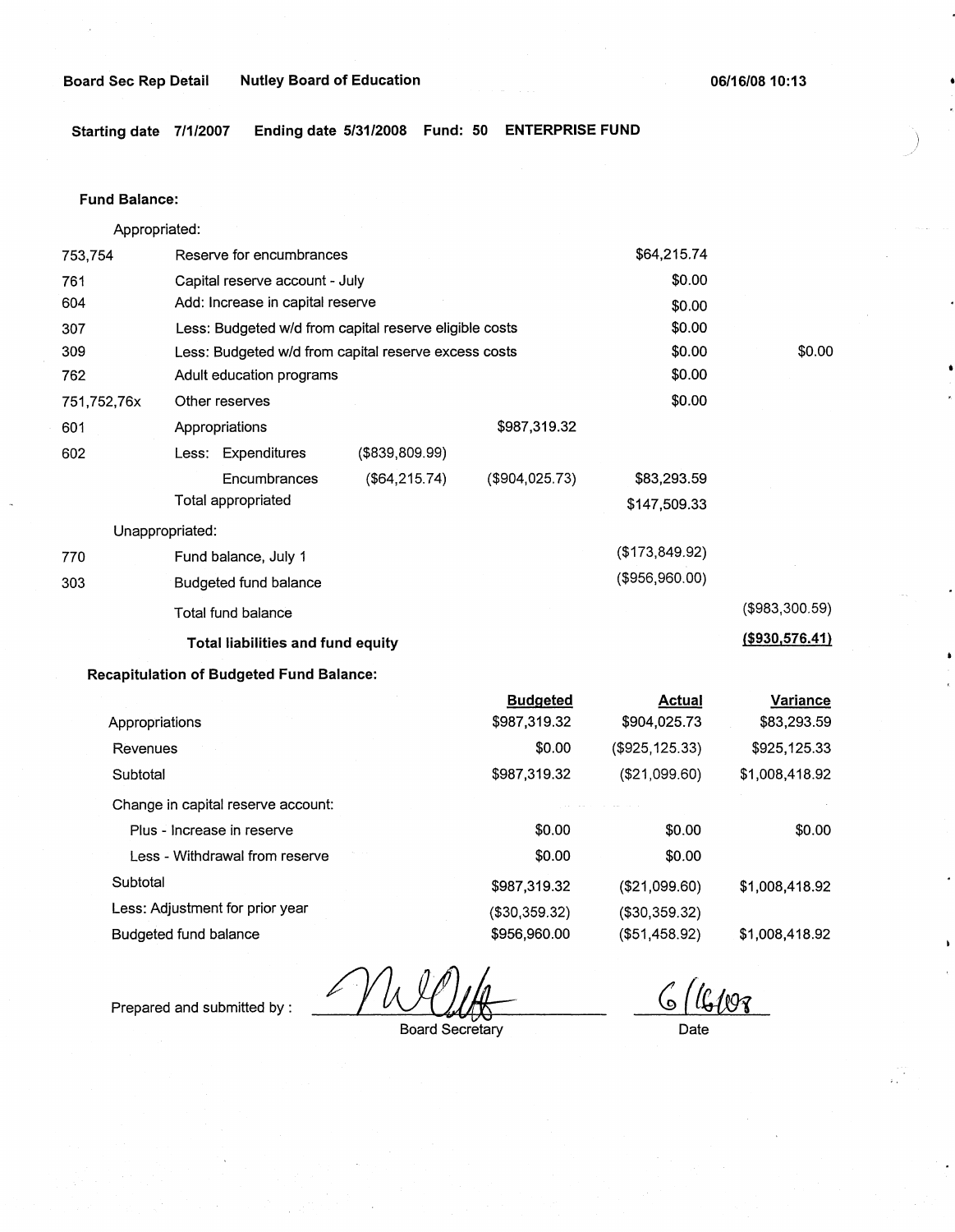$\hat{\mathbf{z}}_j^i$ 

 $\bar{3}$ 

**Starting date 7/1/2007 Ending date 5/31/2008 Fund: 51 SUMMER CAMP** 

|           | <b>Assets and Resources</b>                 |               |          |
|-----------|---------------------------------------------|---------------|----------|
|           | Assets:                                     |               | \$471.73 |
| 101       | Cash in bank                                |               | \$0.00   |
| 102 - 106 | Cash Equivalents                            |               |          |
| 111       | Investments                                 |               | \$0.00   |
| 116       | Capital Reserve Account                     |               | \$0.00   |
| 121       | Tax levy Receivable                         |               | \$0.00   |
|           | Accounts Receivable:                        |               |          |
| 132       | Interfund                                   | \$0.00        |          |
| 141       | Intergovernmental - State                   | \$0.00        |          |
| 142       | Intergovernmental - Federal                 | \$0.00        |          |
| 143       | Intergovernmental - Other                   | \$0.00        |          |
| 153, 154  | Other (net of estimated uncollectable of \$ | \$0.00        | \$0.00   |
|           | Loans Receivable:                           |               |          |
| 131       | Interfund                                   | \$0.00        |          |
| 151, 152  | Other (Net of estimated uncollectable of \$ | \$0.00        | \$0.00   |
|           | <b>Other Current Assets</b>                 |               | \$0.00   |
|           | <b>Resources:</b>                           |               |          |
| 301       | <b>Estimated revenues</b>                   | \$18,325.00   |          |
| 302       | Less revenues                               | (\$18,325.00) | \$0.00   |
|           | <b>Total assets and resources</b>           |               | \$471.73 |
|           | <b>Liabilities and fund equity</b>          |               |          |
|           | Liabilities:                                |               |          |
|           |                                             |               |          |
| 411       | Intergovernmental accounts payable - state  |               | \$0.00   |
| 421       | Accounts payable                            |               | \$0.00   |
| 431       | Contracts payable                           |               | \$0.00   |
| 451       | Loans payable                               |               | \$0.00   |
| 481       | Deferred revenues                           |               | \$0.00   |
|           | $\mathcal{E} \propto \mathcal{E}$           |               |          |

**Total liabilities** 

Other current liabilities

**\$0.00** 

\$0.00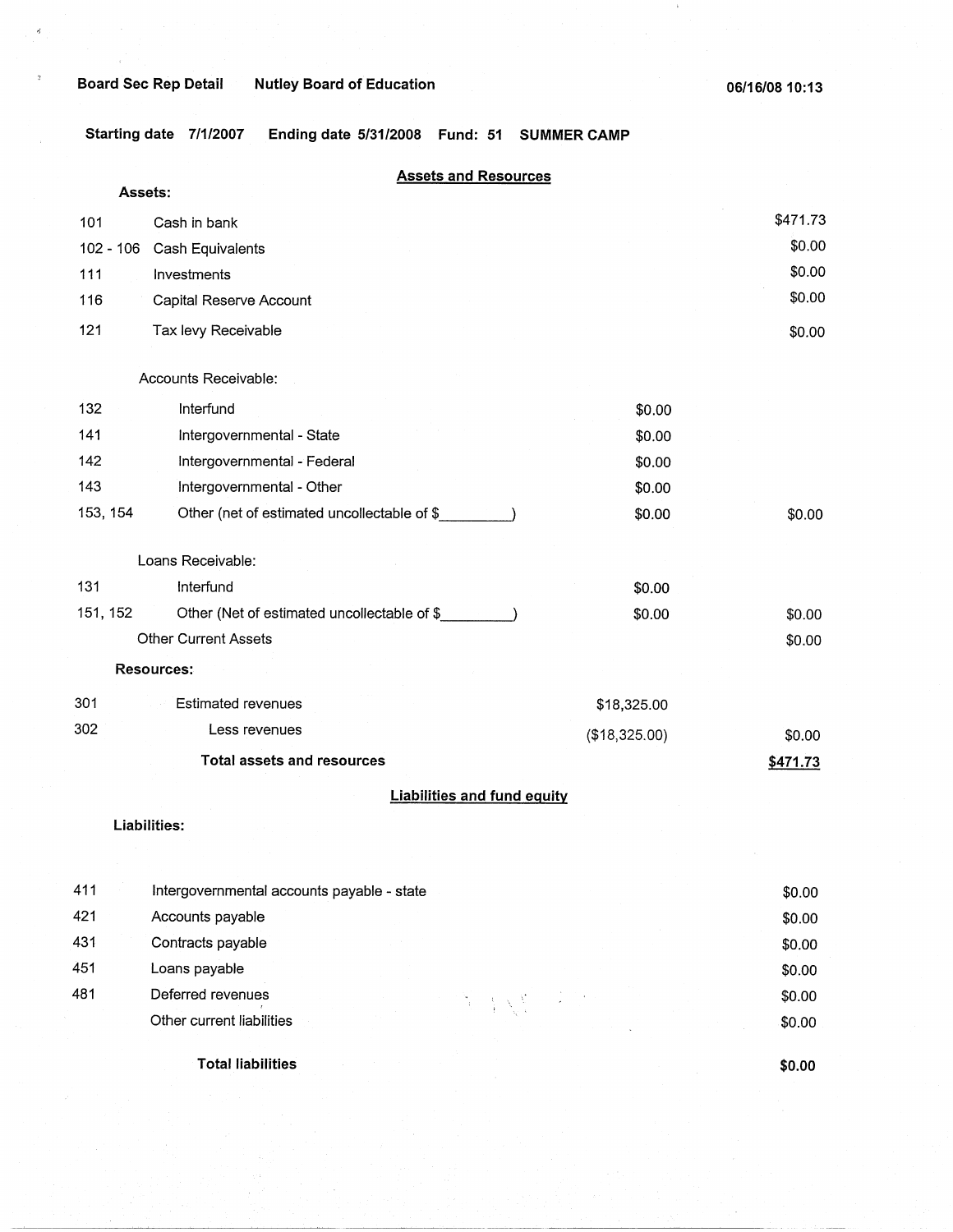#### **Board Sec Rep Detail Nutley Board of Education 06/16/08 10:13**

**Starting date 7/1/2007 Ending date 5/31/2008 Fund: 51 SUMMER CAMP** 

#### **Fund Balance:**

753,754 761 604 Appropriated: Reserve for encumbrances Capital reserve account - July Add: Increase in capital reserve 307 309 762 751,752,76x 601 Less: Budgeted w/d from capital reserve eligible costs Less: Budgeted w/d from capital reserve excess costs Adult education programs 602 770 303 Other reserves Appropriations Less: Expenditures **Encumbrances** Total appropriated Unappropriated: Fund balance, July 1 Budgeted fund balance Total fund balance (\$17,853.27) \$0.00 **Total liabilities and fund equity Recapitulation of Budgeted Fund Balance:**  \$18,325.00 (\$17,853.27) \$0.00 \$0.00 \$0.00 \$0.00 \$0.00 \$0.00 \$0.00 \$0.00 \$471.73 \$471.73 \$0.00 \$0.00 \$471.73 **\$471.73** 

|                                    | <b>Budgeted</b> | <b>Actual</b> | Variance |
|------------------------------------|-----------------|---------------|----------|
| Appropriations                     | \$18,325.00     | \$17,853.27   | \$471.73 |
| Revenues                           | (\$18,325.00)   | (\$18,325.00) | \$0.00   |
| Subtotal                           | \$0.00          | (\$471.73)    | \$471.73 |
| Change in capital reserve account: |                 |               |          |
| Plus - Increase in reserve         | \$0.00          | \$0.00        | \$0.00   |
| Less - Withdrawal from reserve     | \$0.00          | \$0.00        |          |
| Subtotal                           | \$0.00          | (\$471.73)    | \$471.73 |
| Less: Adjustment for prior year    | \$0.00          | \$0.00        |          |
| Budgeted fund balance              | \$0.00          | (\$471.73)    | \$471.73 |

Prepared and submitted by :

*,~t\_rc,i~~* 

Board Secretary

Date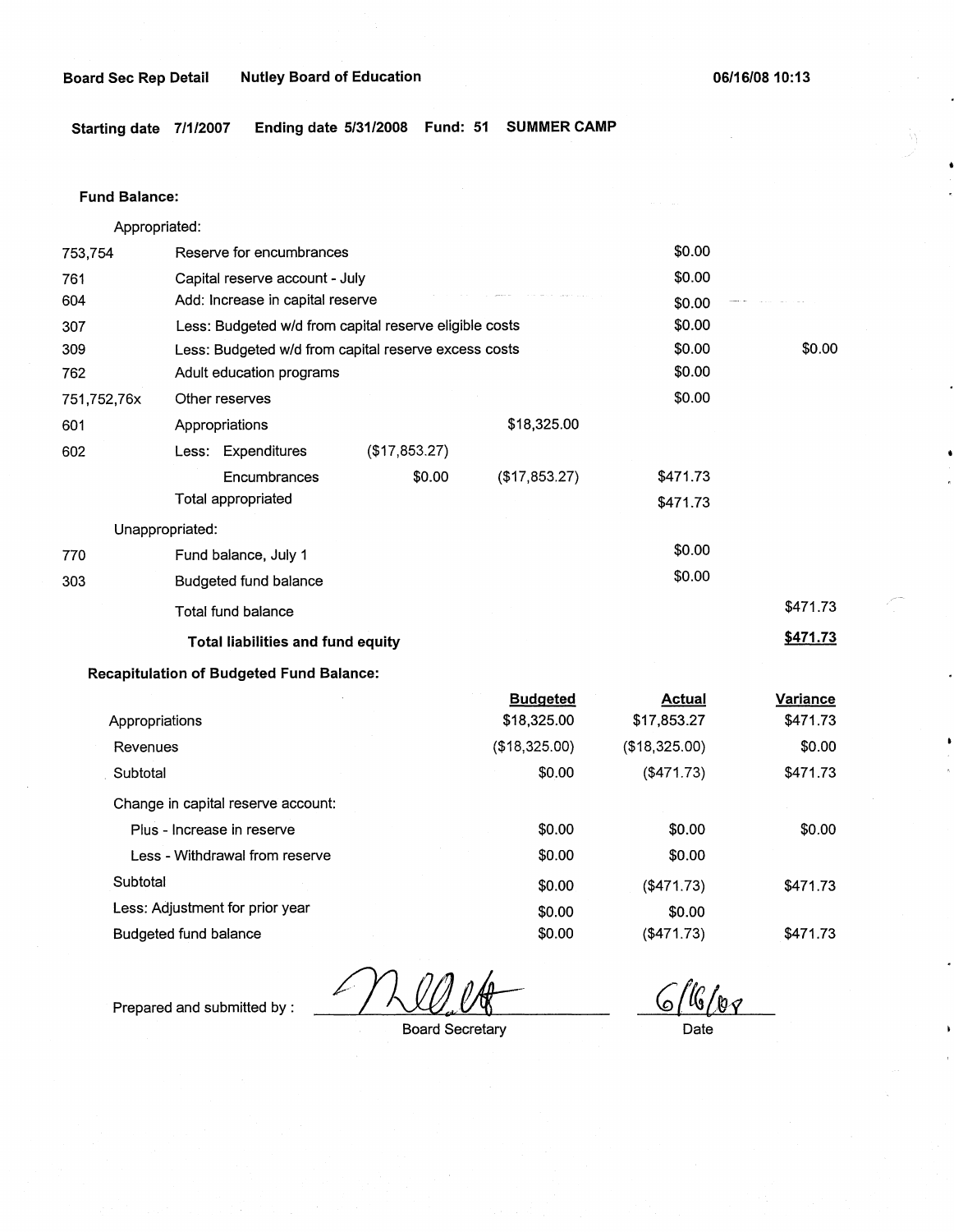$\zeta^{\prime}$ 

 $\acute{\ell}$ 

 $\bar{a}$ 

**Starting date 7/1/2007 Ending date 5/31/2008 Fund: 55 EXTENDED DAY** 

|             | <b>Assets and Resources</b>                 |                 |                  |  |  |  |
|-------------|---------------------------------------------|-----------------|------------------|--|--|--|
|             | Assets:                                     |                 |                  |  |  |  |
| 101         | Cash in bank                                |                 | \$95,982.91      |  |  |  |
| $102 - 106$ | Cash Equivalents                            |                 | \$500.00         |  |  |  |
| 111         | Investments                                 |                 | \$0.00           |  |  |  |
| 116         | Capital Reserve Account                     |                 | \$0.00           |  |  |  |
| 121         | Tax levy Receivable                         |                 | \$0.00           |  |  |  |
|             | Accounts Receivable:                        |                 |                  |  |  |  |
| 132         | Interfund                                   | \$38,836.94     |                  |  |  |  |
| 141         | Intergovernmental - State                   | \$0.00          |                  |  |  |  |
| 142         | Intergovernmental - Federal                 | \$0.00          |                  |  |  |  |
| 143         | Intergovernmental - Other                   | \$0.00          |                  |  |  |  |
| 153, 154    | Other (net of estimated uncollectable of \$ | \$0.00          | \$38,836.94      |  |  |  |
|             | Loans Receivable:                           |                 |                  |  |  |  |
| 131         | Interfund                                   | \$0.00          |                  |  |  |  |
| 151, 152    | Other (Net of estimated uncollectable of \$ | \$0.00          | \$0.00           |  |  |  |
|             | <b>Other Current Assets</b>                 |                 | \$0.00           |  |  |  |
|             | <b>Resources:</b>                           |                 |                  |  |  |  |
| 301         | <b>Estimated revenues</b>                   | \$0.00          |                  |  |  |  |
| 302         | Less revenues                               | (\$609, 282.73) | (\$609, 282.73)  |  |  |  |
|             | <b>Total assets and resources</b>           |                 | ( \$473, 962.88) |  |  |  |
|             | <b>Liabilities and fund equity</b>          |                 |                  |  |  |  |
|             | Liabilities:                                |                 |                  |  |  |  |
|             |                                             |                 |                  |  |  |  |
|             |                                             |                 |                  |  |  |  |
| 411         | Intergovernmental accounts payable - state  |                 | \$0.00           |  |  |  |

|     | <b>Total liabilities</b>  | \$249,055.19 |
|-----|---------------------------|--------------|
|     | Other current liabilities | \$249,055.19 |
| 481 | Deferred revenues         | \$0.00       |
| 451 | Loans payable             | \$0.00       |
| 431 | Contracts payable         | \$0.00       |
| 421 | Accounts payable          | \$0.00       |
|     |                           |              |